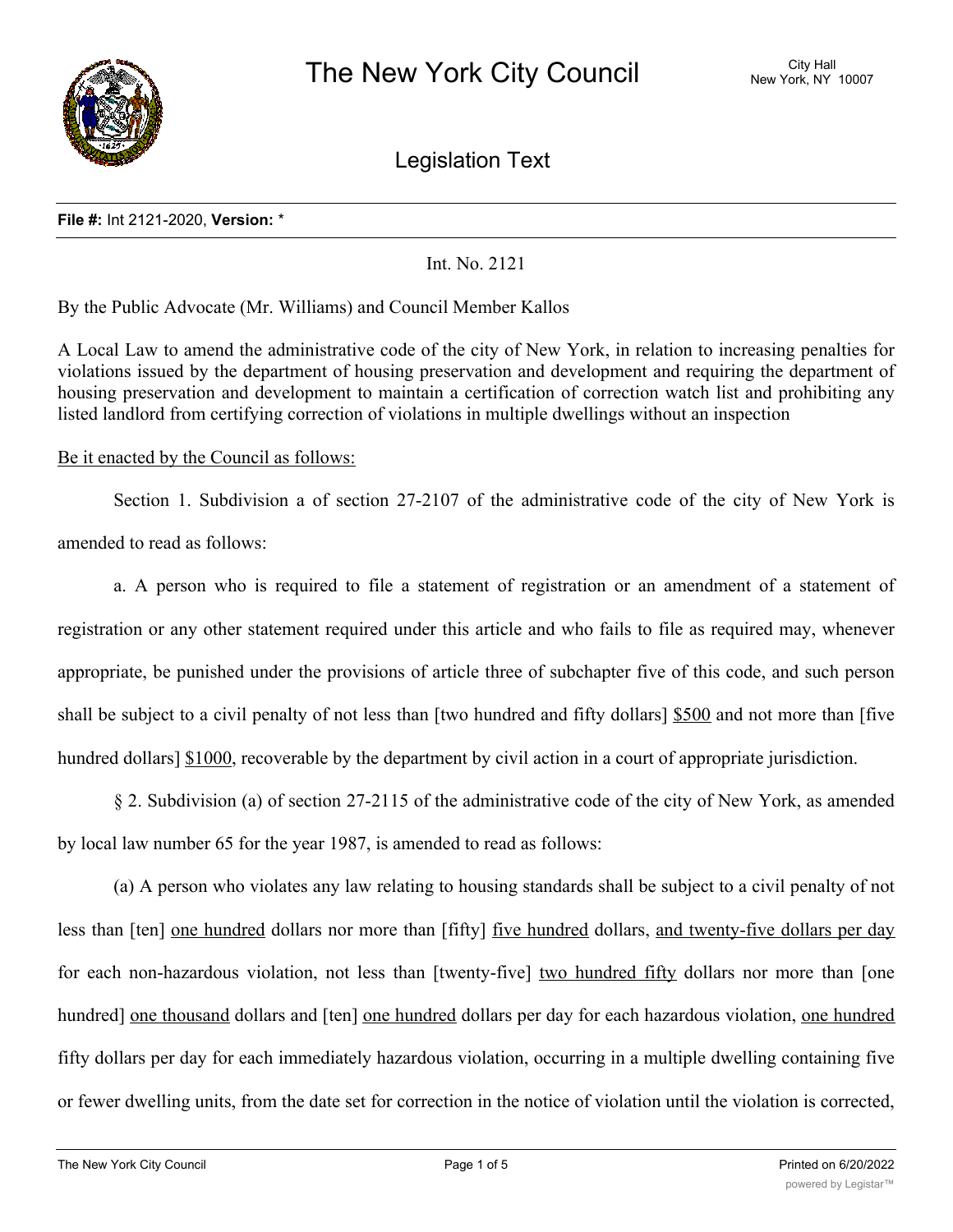and not less than two hundred fifty dollars nor more than [one] seven hundred fifty dollars and, in addition, [one] six hundred twenty-five dollars per day for each immediately hazardous violation, occurring in a multiple dwelling containing more than five dwelling units, from the date set for correction in the notice of violation until the violation is corrected. A person willfully making a false certification of correction of a violation shall be subject to a civil penalty of not less than [fifty] five hundred dollars nor more than [two hundred fifty] two thousand five hundred dollars for each violation falsely certified, in addition to the other penalties herein provided.

§ 3. Subdivision (f) of section 27-2115 of the administrative code of the city of New York is amended by adding new paragraphs (9), (10) and (11) to read as follows:

(9) No later than January 15 of each year, the department shall post on its website a certification of correction watch list. Such watch list shall include any person that:

(i) Owns a multiple dwelling that is subject to the alternative enforcement program pursuant to section 27-2153 or has been discharged from such program within the previous two years;

(ii) Has been found to have submitted a false certification of correction to the department within the previous five years; or

(iii) Pursuant to criteria established by rule by the department, should be subject to additional monitoring with respect to the correction of violations. Such criteria shall include, at a minimum, the number and severity of violations occurring in any multiple dwelling owned by such person.

(10) Whenever the department issues a notice of violation to correct a condition in a multiple dwelling owned by a person on the certification of correction watch list, the department shall within fourteen days after the date set for the correction of such violation conduct a final inspection to verify that the violation has been corrected. Notwithstanding any other provision of law, the department shall not deem that any such violation is corrected unless the records of the department contain written verification that the department has conducted a final inspection of the premises and that such inspection verifies that the violation has been corrected.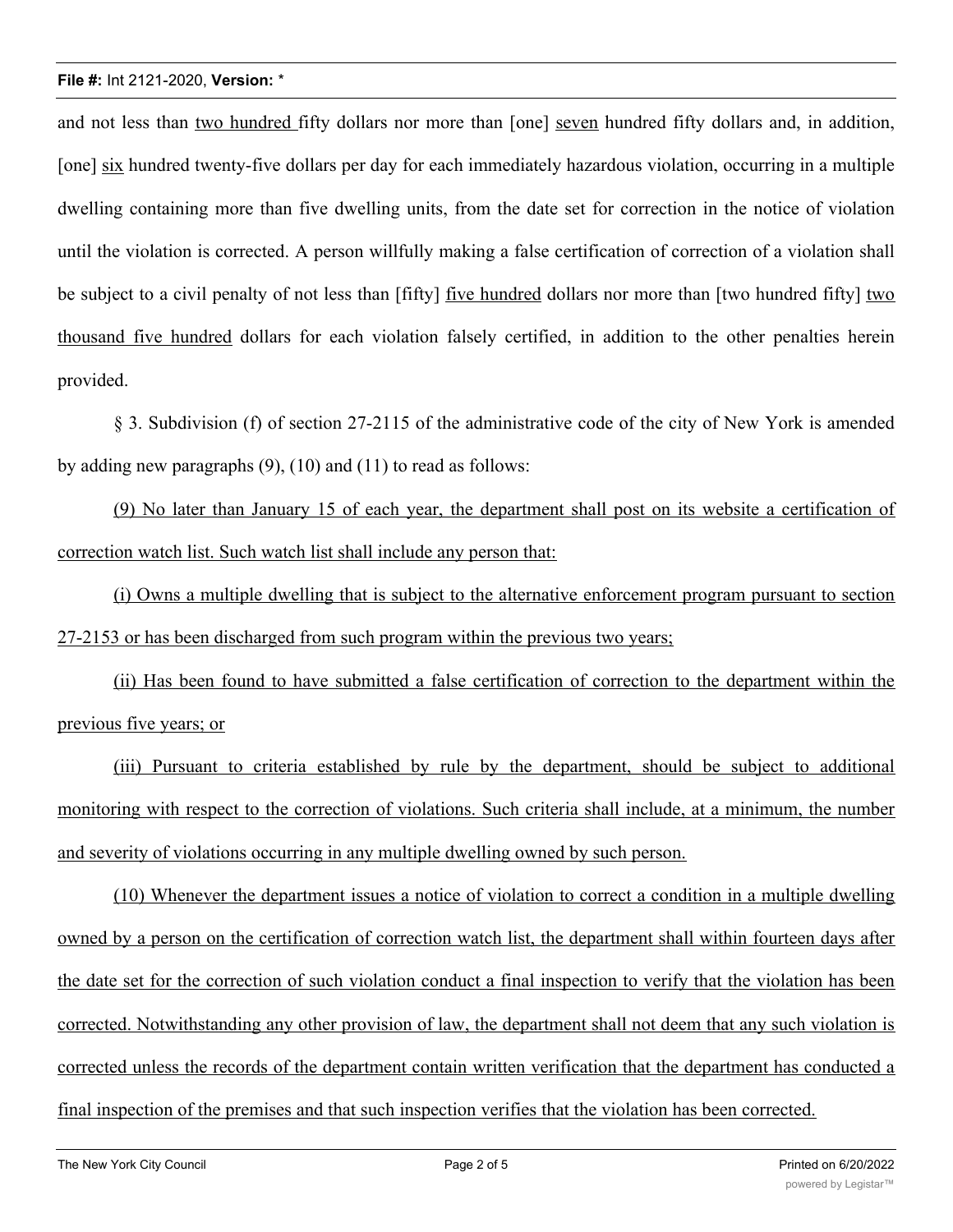(11) The department shall establish by rule a process which allows property owners to request removal from the certification of correction watch list and the criteria for such removal.

§ 4. Subparagraph (i) of paragraph (1) of subdivision (k) of section 27-2115 of the administrative code of the city of New York, as amended by local law number 65 for the year 2011, is amended to read as follows:

(k) (1) (i) Notwithstanding any other provision of law, a person who violates section 27-2028, subdivision a of section 27-2029, section 27-2031 or section 27-2032 of this chapter shall be subject to a civil penalty of not less than [two] seven hundred fifty nor more than one thousand five hundred dollars per day for each violation from and including the date the notice is affixed pursuant to paragraph two of this subdivision until the date the violation is corrected and not less than one thousand five hundred nor more than [one] three thousand dollars per day for each subsequent violation of such sections at the same dwelling or multiple dwelling that occurs within two consecutive calendar years or, in the case of subdivision a of section 27-2029, during two consecutive periods of October first through May thirty-first. A person who violates subdivision b of section 27-2029 of this chapter shall be subject to a civil penalty of [twenty-five] fifty dollars per day from and including the date the notice is affixed pursuant to paragraph two of this subdivision until the date the violation is corrected but not less than [one] two thousand dollars. There shall be a presumption that the condition constituting a violation continues after the affixing of the notice.

§ 5. Paragraph (6) of subdivision (l) of section 27-2115 of the administrative code of the city of New York, as added by local law number 1 for the year 2004, is amended to read as follows:

(6) Notwithstanding any other provision of law, a person who violates article fourteen of subchapter two of this chapter by failing to correct such violation in accordance with paragraph one of subdivision a of section 27-2056.11 of this code shall be subject to a civil penalty of [two hundred fifty] <u>five hundred</u> dollars per day for each violation [to a maximum of ten thousand dollars] from the initial date set for correction in the notice of violation until the date the violation is corrected and certified to the department, and in addition to any civil penalty shall, whenever appropriate, be punished under the provisions of article three of subchapter five of this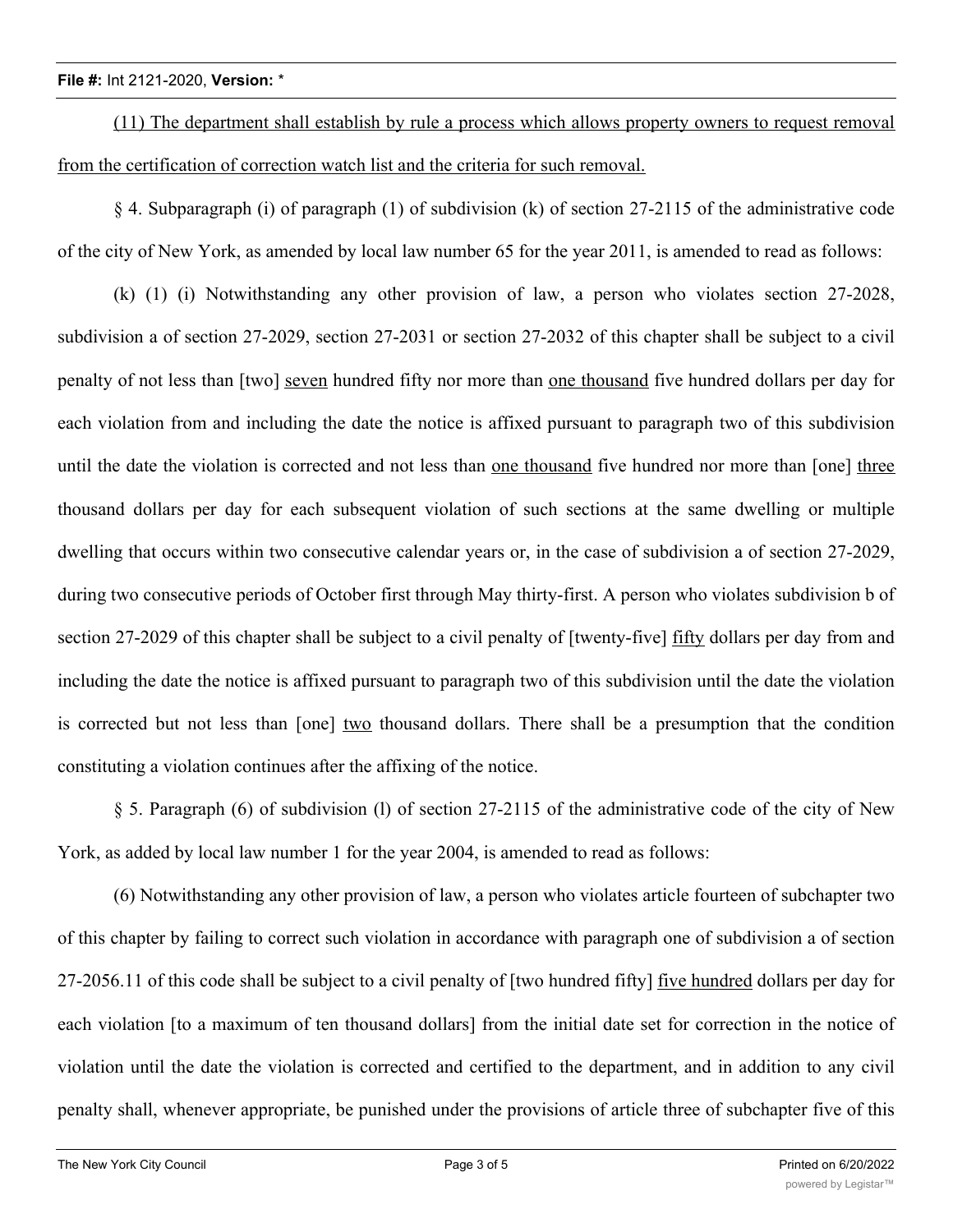code. There shall be a presumption that the condition constituting a violation continues after the service of the notice of violation. The owner shall be responsible for the correction of all violations noticed pursuant to article fourteen of subchapter two of this chapter, but in an action for civil penalties pursuant to this subdivision may in defense or mitigation of such owner's liability for civil penalties show:

(i) That the condition which constitutes the violation did not exist at the time the violation was placed;

or

(ii) That he or she began to correct the condition which constitutes the violation promptly upon discovering it but that full correction could not be completed expeditiously because of serious technical difficulties, inability to obtain necessary materials, funds or labor, or inability to gain access to the dwelling unit wherein the violation exists, or such other portion of the building as might be necessary to make the repair, provided that a postponement was granted pursuant to this subdivision; or

(iii) That he or she was unable to obtain a permit or license necessary to correct the violation, provided that diligent and prompt application was made therefor; or

(iv) That the violation giving rise to the action was caused by the act of negligence, neglect or abuse of another not in the employ or subject to the direction of the owner, except that the owner shall be precluded from showing in defense or mitigation of such owner's liability for civil penalties evidence of any acts occurring, undertaken, or performed by any predecessor in title prior to the owner taking control of the premises. Where the aforesaid allegations are made by way of mitigation of penalties, the owner shall show, by competent proof, pertinent financial data and efforts made to obtain necessary materials, funds or labor or to gain access, or to obtain a permit or license and such other evidence as the court may require.

If the court finds that sufficient mitigating circumstances exist, it may remit all or part of any penalties arising from the violations, but may condition such remission upon a correction of the violation within a time period fixed by the court.

§ 6. This local law takes effect 180 days after it becomes law, except that the commissioner of housing